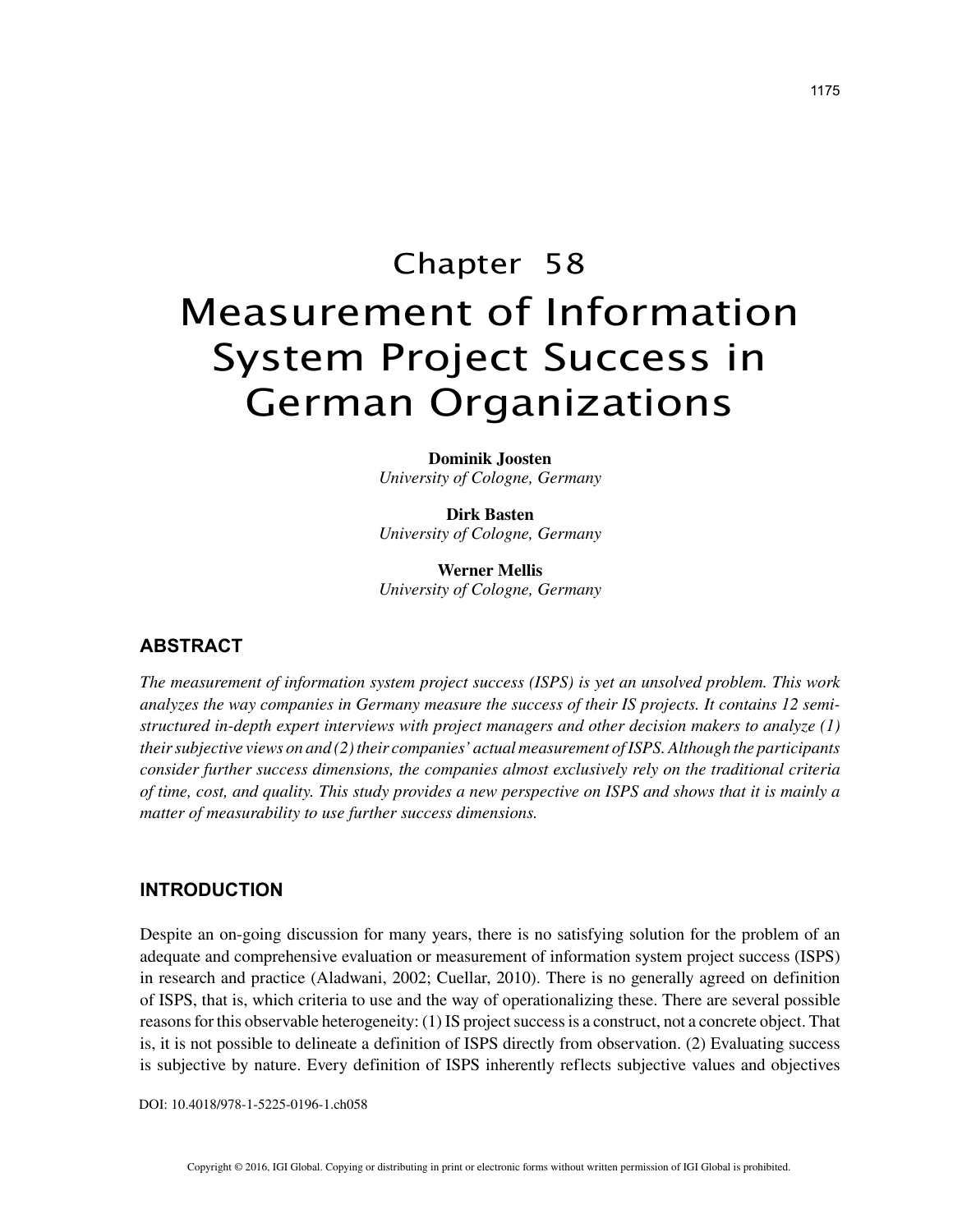of for instance a stakeholder group or a research approach. (3) Research of ISPS stems from different domains, the most important ones are Project Management and Information Systems, that have own research traditions and an own body of knowledge.

However, there is agreement concerning the following points. First, measuring ISPS is important and relevant (Peslak, 2012; Thomas & Fernández, 2008). Second, ISPS is a complex and multidimensional, that is, multicriterial construct (e.g., Agarwal & Rathod, 2006; Aladwani, 2002). Finally, ISPS encompasses more than the classic planning related criteria of time, cost, and quality (Agarwal & Rathod, 2006; Cuellar, 2010; Wateridge, 1998) and can therefore not be adequately measured by using only these.

There is a multitude of examples of projects that are developed in conformance with their budget, schedule, and requirements, but nevertheless are subjectively perceived as failure by some or all project stakeholders. Accordingly, projects that exceed one or more of the traditional criteria are nevertheless often regarded successful according to project stakeholders' subjective perceptions. Obviously, measurement of ISPS is amongst others a matter of perception. It is usually argued that more criteria must exist to explain these perceptions. As there is no consensus with regard to the question what criteria these are, the problem of adequately defining and measuring ISPS is not solved yet.

We found two articles explicitly researching the actual measurement of project success in general (Collins & Baccarini, 2004) or ISPS in particular (Thomas & Fernández, 2008). Consequently, there are on the one hand, extensive findings concerning theoretical approaches on ISPS evaluation and the related expert knowledge. On the other hand, there is mainly anecdotal evidence about the actual evaluation of ISPS in companies. It is often assumed that companies still exclusively or mainly rely on the traditional evaluation of project success, that is, time, cost, and quality. This assumption has not been checked for correctness.

In this paper, we aim to fill this gap and show how German companies actually measure ISPS. Additionally, we provide insights into the reasons for their way of measurement. We conduct semi-structured interviews with decision makers in IS developing companies and their customers in Germany. By doing this, we focus on the following research questions:

- Which criteria do companies use to measure the success of their IS projects?
- How do decision makers subjectively evaluate IS projects? Do they use additional or different criteria compared to their companies?
- In which way do the practical approaches differ from the theoretically developed ones that are proposed in literature and how can this discrepancy be interpreted?

By answering these questions, we gather knowledge concerning the ISPS evaluation in practice. Moreover, we advance the body of knowledge by assessing the relation between actual practice and the current state of research.

In the following (section 2), we present the current state of ISPS evaluation in literature. Thereby, we also refer to insights from general project management as these findings are largely transferable to IS projects as well. In section 3, we describe our qualitative research approach. Next (section 4), we provide our results and discuss these with regard to our research questions (section 5). Finally, we provide implications for researchers and practitioners (section 6).